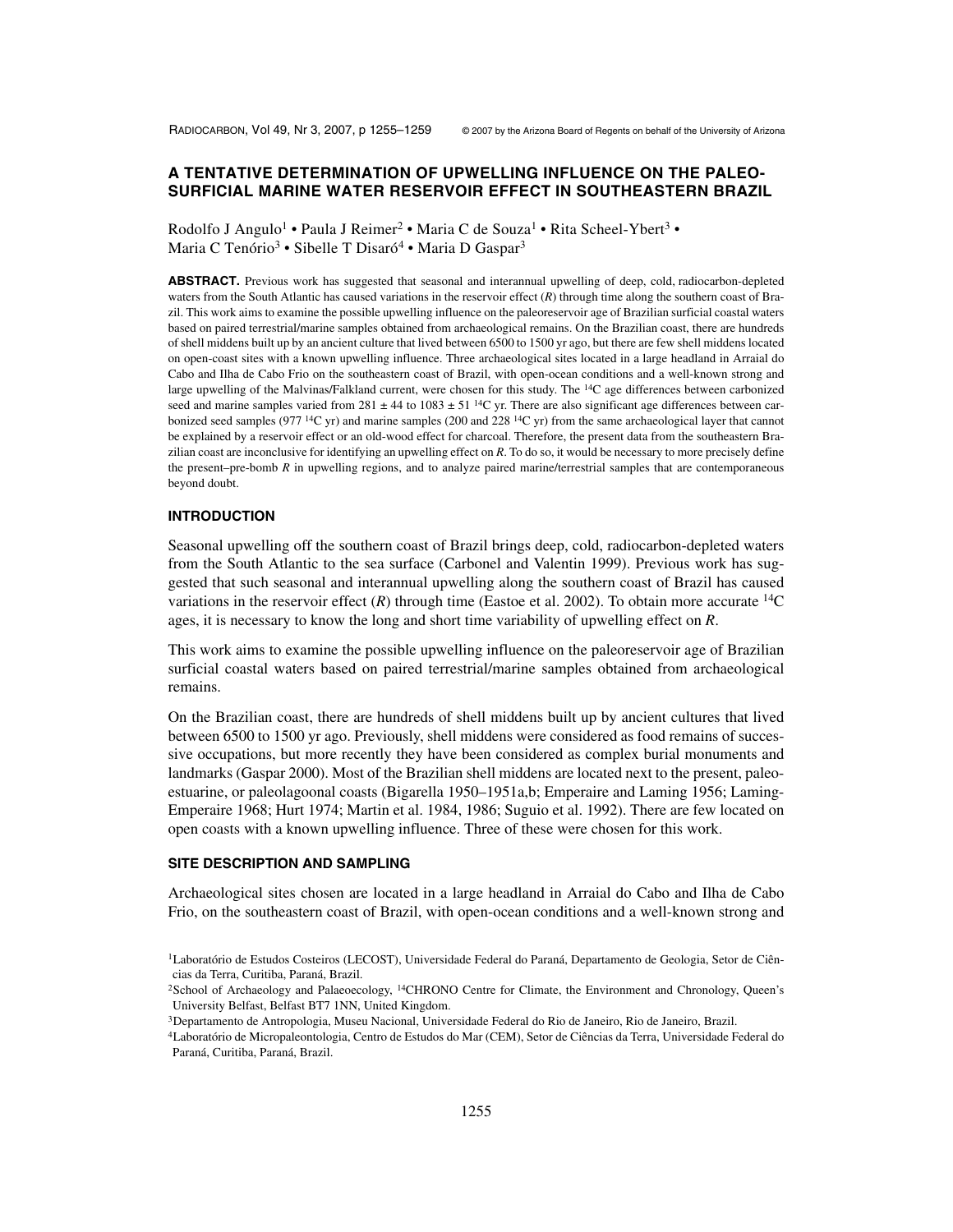### 1256 *R J Angulo et al.*

large upwelling of the Malvinas/Falkland current (Moreira da Silva 1973; Lorenzzetti and Gaeta 1996; Mahiques et al. 2005). The Arraial do Cabo headland and Ilha de Cabo Frio are composed mainly of Proterozoic–Cambrian orthogneisses and metagranitoids (Schmitt et al. 2004), and there are no records of calcareous rock in the area. Samples were selected from archaeological layers at the Boqueirão, Usiminas, and Ilha de Cabo Frio sites (Tenório et al. 2005; Figure 1).



Figure 1 Arraial do Cabo and Cabo Frio archaeological site locations: a) Boqueirão; b) Usiminas; and c) Ilha de Cabo Frio.

The Boqueirão site is located on a rocky hill at the southern extreme of the Arraial do Cabo peninsula, at 30 m asl (Figure 1). At this site, there is an archaeological bed between 20 and 55 cm deep, with numerous campfire remains containing mollusk shells and shell fragments, fish bones and teeth, sea urchin remains, charcoal, and quartz archaeological industrial remains. At this site, triplet samples of charcoal/shell/sea urchin pin were collected at 30–40 cm depth, inside a campfire related to a burial, and dated by  $14C$  accelerator mass spectrometry (AMS). The charcoal sample corresponds to a palm seed (Boqueirão T1), the shell sample to a gastropod *Astraea tecta olfersii* shell fragment (Boqueirão M1), and the sea urchin to a pin fragment (Boqueirão M2).

The Usiminas site is located over a stabilized dune that climbed over a rocky hill at the southwestern sector of Cabo Frio Island, at 30 m asl (Figure 1). This site contains an archaeological bed between 27 and 102 cm deep that is composed of terrestrial and marine shells, big fish bones, gravel, and archaeological industrial remains. At this site, 2 pairs of charcoal/shell and 1 triplet charcoal/shell/ shell were dated. The pairs were collected at 43 cm and 40–50 cm depth, and the triplet sample at 45–50 cm, at different points in the archaeological bed. The charcoal samples for the 2 pairs are palm seed, and the shell samples are gastropod *Astraea tecta olfersii* shell fragments. The triplet charcoal sample is a palm seed and the shell samples are a gastropod *Astraea tecta olfersii* shell fragment and an un-identified marine gastropod shell fragment.

The site Ilha de Cabo Frio is located on a stabilized dune near the coast of the southwestern sector of the Ilha de Cabo Frio (Figure 1). Part of the archaeological site was buried by more recent sand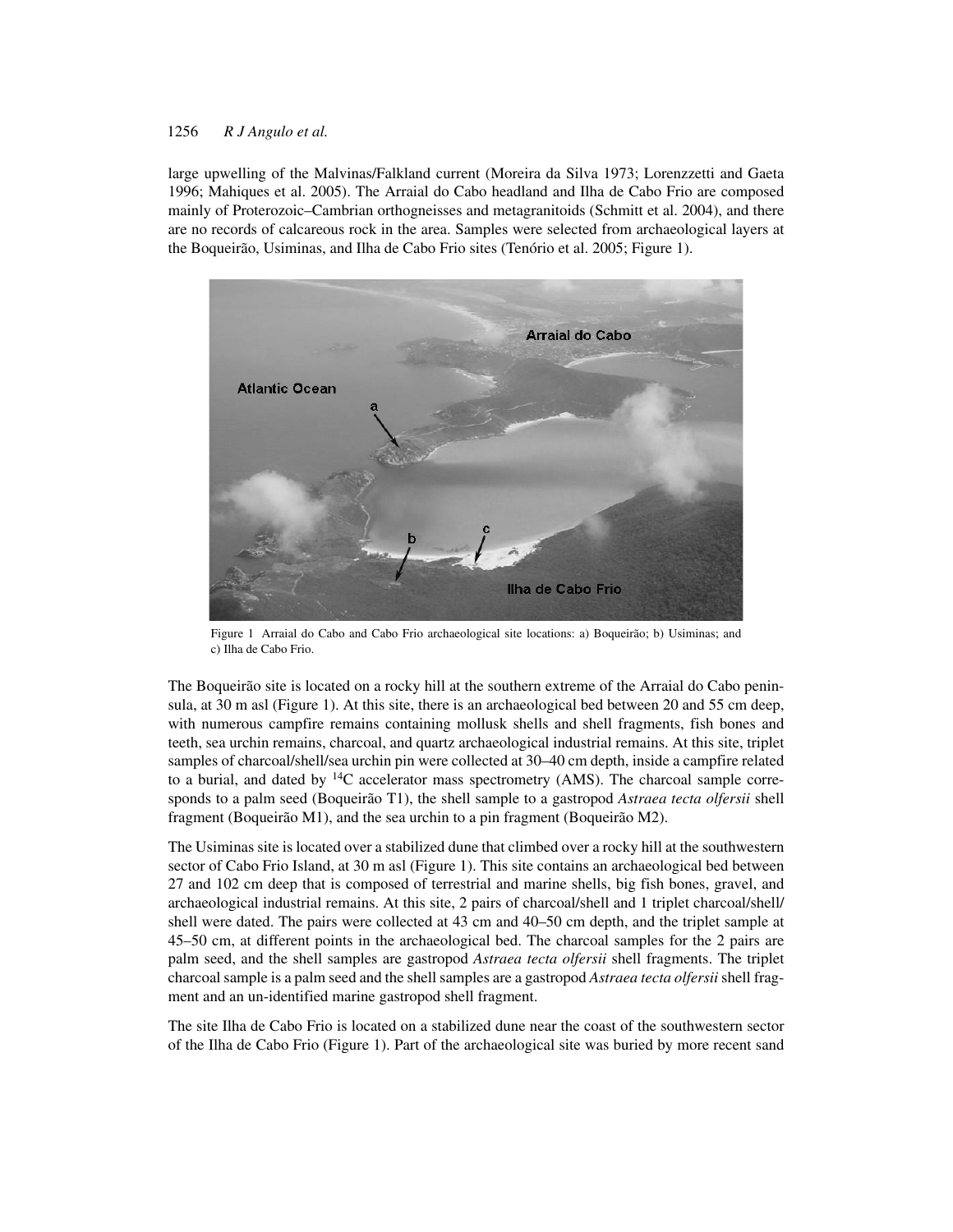dunes. Four samples were collected at the base of the archaeological bed at 80–90 cm. The 2 charcoal samples are a palm seed fragment and an undetermined seed, and the 2 shell samples are a gastropod *Astraea* sp. shell fragment and a pelcypod *Pinctada imbricata* shell fragment.

### **METHODS**

Samples were pretreated and converted to graphite at the <sup>14</sup>CHRONO Centre, Queen's University Belfast (lab code: UB). Organic samples underwent a standard acid-base-acid pretreatment and were combusted with CuO in sealed quartz tubes to produce  $CO<sub>2</sub>$ . Shell samples were etched with 1% HCl to remove  $\sim$ 25% of the initial weight, and then hydrolyzed to CO<sub>2</sub> with phosphoric acid. All  $CO<sub>2</sub>$  samples were converted to graphite on an iron catalyst using the zinc reduction method (Slota et al. 1987; Hua et al. 2001; Mueller and Muzikar 2002). The <sup>14</sup>C/<sup>12</sup>C ratio and  $\delta$ <sup>13</sup>C were measured by AMS at the Oxford Radiocarbon Accelerator Unit. The <sup>14</sup>C age and 1 standard deviation are calculated using the Libby half-life of 5568 yr, following the conventions of Stuiver and Polach (1977).

### **RESULTS AND DISCUSSION**

The dating results of the 14 samples are presented in Table 1. The  ${}^{14}$ C age differences between carbonized seed and marine (shell and urchin pin) samples varied from  $281 \pm 44$  to  $1083 \pm 51$  <sup>14</sup>C yr. There are also significant age differences between carbonized seed samples (977<sup>14</sup>C yr) and marine samples (200 and 228<sup>14</sup>C yr) from the same archaeological layer (Ilha de Cabo Frio T1/T2 and M1/ M2, and Boqueirão M1/M2 samples) that cannot be explained by reservoir effect or old-wood effect for charcoal. The gastropod/sea urchin and pelecypod/gastropod age differences probably are not related to the feeding differences, because there are no calcareous rocks in the area that can add old carbon to the samples. These age differences indicate that different age samples were lying very close or in contact, possibly due either to bioturbation or dune action, which therefore could not be separated by the archaeological sampling techniques. As noted in earlier studies, archaeological site architecture and sample techniques are important factors that need to be considered when the purpose is to obtain contemporaneous samples (Ascough et al. 2005). The age differences between the gastropod shell and the sea urchin pin samples at the Boqueirão site, collected inside a campfire related to a burial, could be attributed to different depositional time in the 10-cm-thick archaeological level. On the other hand, at the Usiminas site, gastropod shell samples from the same 5-cm-thick archaeological level gave similar ages (1891  $\pm$  31 and 1910  $\pm$  30<sup>14</sup>C yr).

At the Boqueirão and Usiminas archaeological sites, the age differences between charcoal and shell range between 565  $\pm$  44 and 281  $\pm$  44 <sup>14</sup>C yr, which are similar to the reservoir effect ages obtained for southeastern Brazilian surficial coastal waters using shells collected before nuclear explosions in the atmosphere that range between  $656 \pm 46$  and  $320 \pm 44$  <sup>14</sup>C yr (Nadal de Massi 2001; Eastoe et al. 2002; Angulo et al. 2005). Looking at the sampled site locations, there is apparently no correlation between reservoir effect and the expected exposure to upwelling waters that could induce a higher reservoir effect. For example, the area with the largest expected upwelling effect is Campeche on the Santa Catarina coast, which gave  $R = 485 \pm 42$ , whereas shells from a protected coast far from upwelling areas gave *R* values between  $500 \pm 40$  and  $720 \pm 40$  at Canasvierias and Ponta das Canas, located inside a bay at the northern coast of Santa Catarina or Jurujuba, at the mouth of Guanabara Bay on the Rio de Janeiro coast. However, more detailed oceanographic control is needed to determine the actual contribution of older waters in each area.

The Arraial do Cabo terrestrial/marine pair samples (Usiminas and Boqueirão sites) age differences were between  $281 \pm 44$  and  $565 \pm 44$  yr, around the 1200–1600 cal BP period. At the Jabuticabeira archaeological site, the age differences were between 97 to 323 yr (mean  $220 \pm 20$ ) at  $\sim$ 2000–2700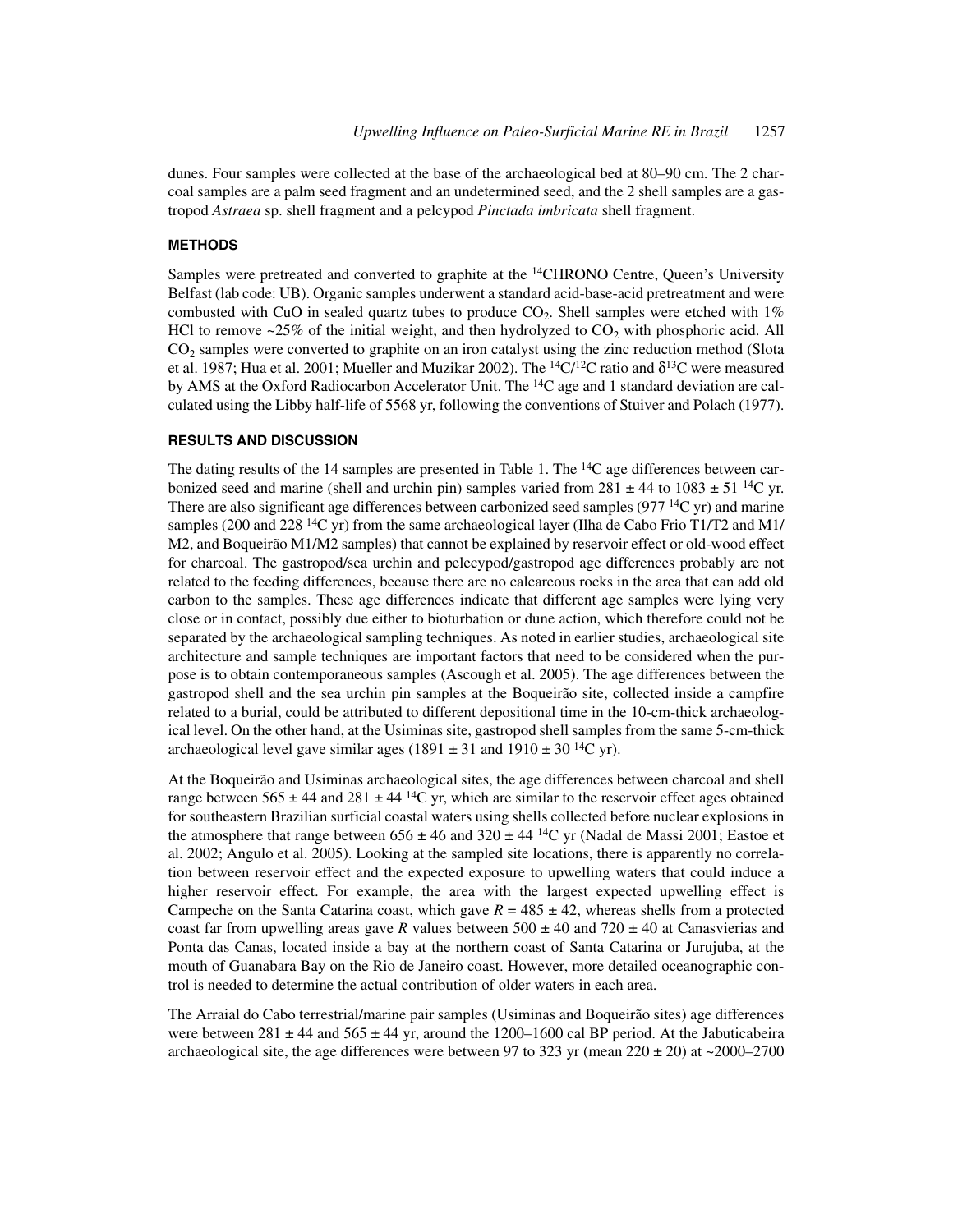### 1258 *R J Angulo et al.*

| Archaeo-             |                |                                                                   |                            |                          |                    |                                            | R                     |
|----------------------|----------------|-------------------------------------------------------------------|----------------------------|--------------------------|--------------------|--------------------------------------------|-----------------------|
| logical site Sample  |                | Material                                                          | Lab code $\delta^{13}C$    |                          |                    | $pMC$ Error <sup>14</sup> C BP             | $(^{14}C \text{ yr})$ |
| Ilha de<br>Cabo Frio | T1             | Charcoal from palm seed<br>fragment                               | $UB-6431 -25.3$ 75.86 0.30 |                          |                    | $2219 \pm 32$                              |                       |
| Ilha de<br>Cabo Frio | T <sub>2</sub> | Unidentified seed                                                 | UB-6432 $-27.5$ 85.67 0.33 |                          |                    | $1242 \pm 31$ –                            |                       |
| Ilha de<br>Cabo Frio | M <sub>1</sub> | Shell fragment from gastro- UB-6433<br>pod Astraea sp.            |                            | 2.1                      | 68.21 0.28         | $3074 \pm 33$                              | $855 \pm 46$          |
| Ilha de<br>Cabo Frio | M <sub>2</sub> | Shell fragment from pele-<br>cypod Pinctada imbricata             | UB-6434                    |                          | 3.5 66.29 0.33     | $3302 \pm 40$                              | $1083 \pm 51$         |
| Boqueirão            | T1             | Charcoal from palm seed<br>fragment                               | $UB-6435 -21.4 81.70 0.33$ |                          |                    | $1623 \pm 32$ –                            |                       |
| Boqueirão            | M1             | Shell fragment from gastro-<br>pod Astraea tecta olfersii         | UB-6436                    |                          | 1.1 78.90 0.30     | $1904 \pm 30$                              | $281 + 44$            |
| Boqueirão            | M <sub>2</sub> | Sea urchin pin fragment                                           | UB-6952                    |                          |                    | $2104 \pm 29$ –                            |                       |
| Usiminas             | $F31A-T1$      | Charcoal from palm seed<br>fragment                               | UB-6437 $-26.4$ 82.93 0.32 |                          |                    | $1503 \pm 31$ –                            |                       |
| Usiminas             | $F31A-M1$      | Shell fragment from gastro-<br>pod Astraea tecta olfersii         | UB-6438                    |                          | 3.8 77.30 0.30     | $2068 \pm 31$                              | $565 \pm 44$          |
| Usiminas             | $F31D-T1$      | Charcoal from palm seed<br>fragment                               | $UB-6439 -23.6 82.62 0.31$ |                          |                    | $1533 \pm 31$                              | $\sim$                |
| Usiminas             | F31D-M1        | Shell fragment from gastro- UB-6440<br>pod Astraea tecta olfersii |                            |                          | $0.7$ 79.02 $0.31$ | $1891 \pm 31$                              | $358 \pm 44$          |
| Usiminas             | F31D-M2        | Shell fragment from marine UB-6953<br>gastropod                   |                            | $\overline{\phantom{a}}$ |                    | $1910 \pm 32$ –                            |                       |
| Usiminas             | $IA3-T1$       | Charcoal from palm seed<br>fragment                               |                            |                          |                    | UB-6441 $-26.4$ 83.62 0.36 $1437 \pm 34$ - |                       |
| Usiminas             | $IA3-M1$       | Shell fragment from gastro- UB-6442<br>pod Astraea tecta olfersii |                            | 3.1                      | 78.42 0.30         | $1952 \pm 30$                              | $515 \pm 45$          |

Table 1 Results of the terrestrial and marine samples from archaeological sites of at Arraial do Cabo and Ilha de Cabo Frio, Rio de Janeiro, southeastern Brazil.

cal BP (Eastoe et al. 2002), which is smaller than the regional  $R$  (408  $\pm$  18 yr) for the southern Brazilian coast (Angulo et al. 2005). This difference could indicate archaeological uncertainty, like at the Arraial do Cabo and Cabo Frio sites.

Therefore, the present data from the southeastern Brazilian coast are inconclusive for identifying an upwelling effect on  $R$ . To identify upwelling induced changes in  $R$ , it would be necessary to define more precisely the present–pre-bomb *R* and the paleo-*R* at different periods. To determine present *R* more accurately, it would be necessary to date more marine samples collected before nuclear explosions in the atmosphere, with well-known dates of death and collection locations, so that *R* could be related to local oceanographic conditions. As in the southeastern Brazilian coast, the upwelling old water is cold South Atlantic water, so the  $\frac{160}{180}$  isotope ratios in the shells could help to determine the mixing proportion in a particular location. To determine paleo-*R*, paired terrestrial/marine archaeological samples must be truly contemporaneous, or come from sites with detailed and welldated stratigraphic units, where Bayesian age-depth modeling may constrain the uncertainty in the terrestrial chronology for the site.

## **ACKNOWLEDGMENTS**

R J Angulo and M C de Souza are CNPq fellowship holders.